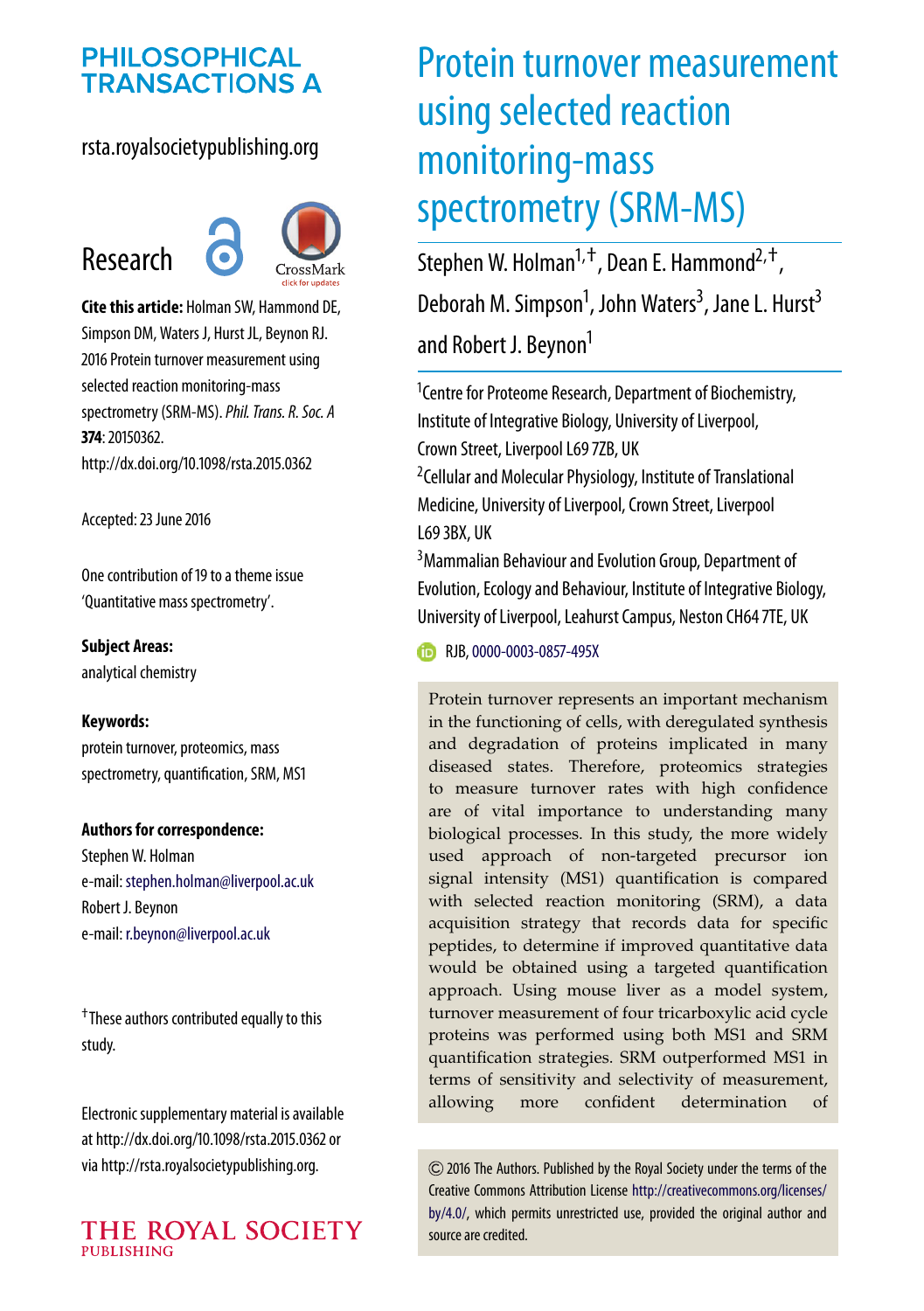protein turnover rates. SRM data are acquired using cheaper and more widely available tandem quadrupole mass spectrometers, making the approach accessible to a larger number of researchers than MS1 quantification, which is best performed on high mass resolution instruments. SRM acquisition is ideally suited to focused studies where the turnover of tens of proteins is measured, making it applicable in determining the dynamics of proteins complexes and complete metabolic pathways.

This article is part of the themed issue 'Quantitative mass spectrometry'.

## 1. Introduction

Protein abundance (either in relative or absolute terms) is now routinely measured in proteomics [\[1\]](#page-11-0). For most intracellular proteins, the abundance is the balance of two dynamic metabolic processes, protein synthesis and protein degradation, which collectively constitute the process of 'protein turnover' [\[2\]](#page-11-1). Any change in protein abundance, whether physiological or pathological, must reflect a shift in the balance between these two processes, and thus, while it is valuable to understand differences in protein level, it is also important to understand the changes in protein turnover whereby the protein pool is influenced. For example, a protein could decrease in abundance through reduced synthesis, through enhanced degradation, or by a simultaneous adjustment of both processes. It is evident that a full understanding of the response requires a clear understanding of the relative contribution of the two processes. Moreover, even a protein in an unchanging steady-state concentration is undergoing continual replacement (turnover) and it could be argued that a full understanding of a steady-state proteome would include accurate data on the rate at which that protein pool is being replaced inside the cell.

Historically, protein turnover has been measured using radioisotopically labelled amino acids or simple metabolic precursors such as  $^{14}$ C-bicarbonate [\[2\]](#page-11-1). However, the low extent of radiolabelling that could be attained meant that most studies were focused on the turnover of the total tissue protein pool rather than of individual proteins: it was only possible to measure specific turnover rates for a few highly abundant proteins [\[3](#page-11-2)[,4\]](#page-11-3). More recently, the analytical capabilities of proteomics, employing liquid chromatography-mass spectrometry (LC-MS), have introduced the opportunity to measure turnover at the individual protein level using proteolytic peptides as surrogates, as well as avoiding the use of radioisotopes.

Whether the system is in steady-state, or changing between different states, it is axiomatic that turnover can only be measured by monitoring the flux of a tracer through the protein pool. To acquire these data for multiple proteins, the only feasible approach is to use stable isotope precursors as the monitored label. The mass resolving property of MS means that the introduction or removal of stable isotope label is distinguishable, and thus measurable, in *m*/*z* space. Isotopic enrichment of the protein pool can be achieved using heavy isotope labelled amino acids such as leucine [\[5\]](#page-11-4), valine [\[6\]](#page-11-5), lysine [\[7](#page-11-6)[,8\]](#page-11-7) or arginine [\[8\]](#page-11-7), or metabolic precursors such as [15N]-ammonium sulfate [\[9\]](#page-11-8) or  $[^{2}H]_{2}O$  [\[10\]](#page-11-9).

The majority of proteomic studies of protein turnover have focused on non-targeted (shotgun) measurement on a large scale [\[11\]](#page-11-10). Investigations have been conducted in both prokaryotic [\[12](#page-11-11)[,13\]](#page-11-12) and eukaryotic cells in culture [\[7](#page-11-6)[,8\]](#page-11-7) using dynamic [\[5\]](#page-11-4) and pulsed [\[14\]](#page-11-13) SILAC approaches. Several studies have described sub-cellular measurements of protein turnover targeting specific organelles [\[15](#page-11-14)[,16\]](#page-11-15) to provide spatial resolution of synthesis and degradation [\[17\]](#page-11-16), and recently, methods to measure protein turnover in body fluids have been described [\[18](#page-11-17)[,19\]](#page-11-18). In addition, proteomics has been applied to measure protein turnover in tissues from whole animals [\[20,](#page-12-0)[21\]](#page-12-1). All of these approaches have emphasized global acquisition of turnover rates using datadependent acquisition (DDA). This mode of acquisition is straightforward to implement, requires little method development time and allows quantitative measurements of thousands of proteins in single analyses [\[22\]](#page-12-2). DDA involves selecting precursor ions for tandem mass spectrometry (MS/MS), from which sequence can be determined, based on their signal intensities; modern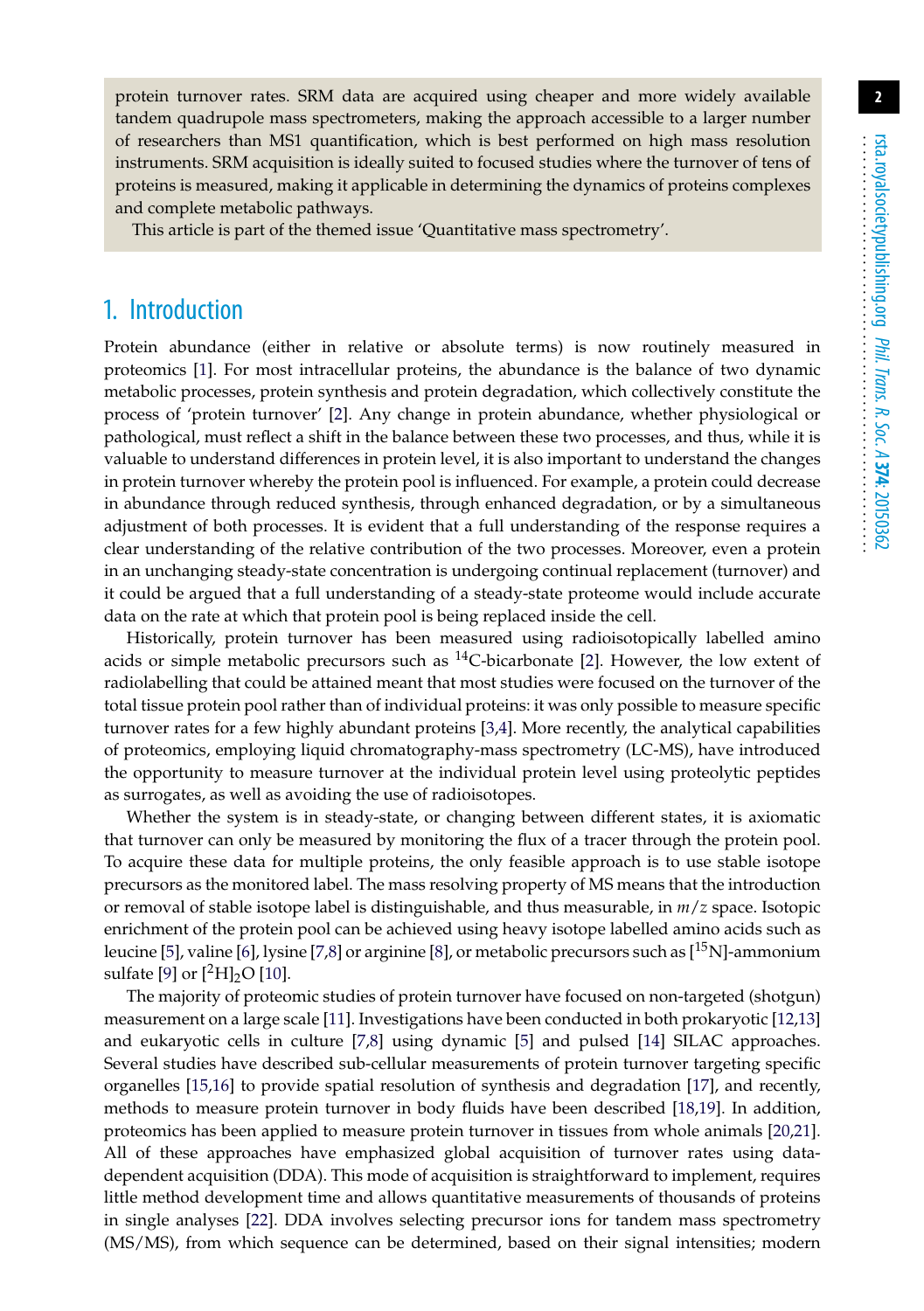instrumentation is capable of acquiring high-quality high mass resolution product ion spectra from between the top 12 to 20 most intense peptide ions detected in a given full scan mass spectrum [\[22](#page-12-2)[–26\]](#page-12-3). The precursor ion selection based on signal intensity means that DDA analyses tend to be biased towards abundant peptides, and thus proteins. Low abundance proteins are therefore often underrepresented in DDA analyses, and targeted proteomics approaches, such as selected reaction monitoring (SRM) [\[27\]](#page-12-4), are frequently required to quantify these trace analytes [\[28\]](#page-12-5). The SRM approach involves measuring product ions that are diagnostic of specific peptides from proteins of interest, preselected by the analyst. This focused strategy typically yields enhanced sensitivity (by orders of magnitude) and selectivity, leading to higher quality data. Careful experimental design is required for a SRM experiment, which can be time-consuming. However, repositories of optimal product ions to monitor for specific peptides expedite this stage significantly [\[29\]](#page-12-6). The benefits obtained by SRM in quantitative studies are equally realizable in protein turnover measurements, but to date, there has been little consideration given to the benefits in terms of data quality that can be leveraged through the use of targeted MS methods for data acquisition in protein turnover studies. Indeed, the application of targeted MS has lagged behind DDA methods in breadth of usage for measuring protein turnover, although a few studies have emerged recently [\[30–](#page-12-7)[34\]](#page-12-8). In this study, the measurement of protein turnover using SRM is explored and compared to data acquired using 'traditional' intact peptide precursor ion signal intensity (MS1) with DDA shotgun analysis. We show that SRM quantification provides better sensitivity and selectivity compared with MS1 analysis, allowing improved and more confident measurement of protein turnover.

## 2. Experimental

## (a) Protein and peptide selection

Tryptic peptides for monitoring in SRM assays were selected from four tricarboxylic acid (TCA) cycle proteins of high abundance (between top 5 and 25% of the mouse liver proteome from the integrated dataset in PaxDb) [\[35\]](#page-12-9). Non-unique peptides in the reviewed UniProt canonical and isoform database of *Mus musculus* (accessed 25 November 2015) were removed using Skyline [\[36\]](#page-12-10). All arginine-terminating and non-lysine-containing protein C-terminal peptides were excluded from consideration due to the absence of an isotopic label in these proteolytic fragments, and no missed cleavage peptides were considered. N-terminal peptides were also excluded due to potential for exoproteolytic fraying [\[37\]](#page-12-11).

#### (b) Experimental animals

Eleven adult male C57BL/6JOlaHsd mice (Harlan UK Ltd, Shardlow, UK) aged 14 months at the start of the experiment were housed individually in  $48 \times 15 \times 15$  cm polypropylene cages (NKP) Cages Ltd, Coalville, UK). Each cage contained substrate (Corn Cob Absorb 10–14 substrate), paper wool nest material and environmental enrichment. Food (LabDiet 5002 Certified Rodent Diet, Purina Mills, St Louis, USA) and water were provided ad libitum. The mice were maintained on a reversed photo-period (12 L:12 D; lights on at 20:00) and at 20-22 $\degree$ C. Standard laboratory diet was replaced with a semi-synthetic diet with the inclusion of  $[13C_6]$ lysine at a relative isotope abundance (RIA) of 0.5. The dietary pellets were dissociated with water containing the dissolved  $[{}^{13}C_6]$ lysine to form a thick paste and mixed extensively. Once homogeneous, the paste was then extruded into strips 1 cm across and dried in a commercial foodstuff drying oven at 40°C. The mice had access to the labelled diet for varying amounts of time: 0, 1, 2, 3, 4, 6, 9, 12, 17, 22 or 30 days exposure to the diet. The day that the animals were introduced to the labelled diet was staggered in order for all culls and dissections to take place on the same day. All mice were humanely killed on day 30 and dissected to recover the liver tissue from each animal. All resected tissue was frozen at −80°C prior to analysis.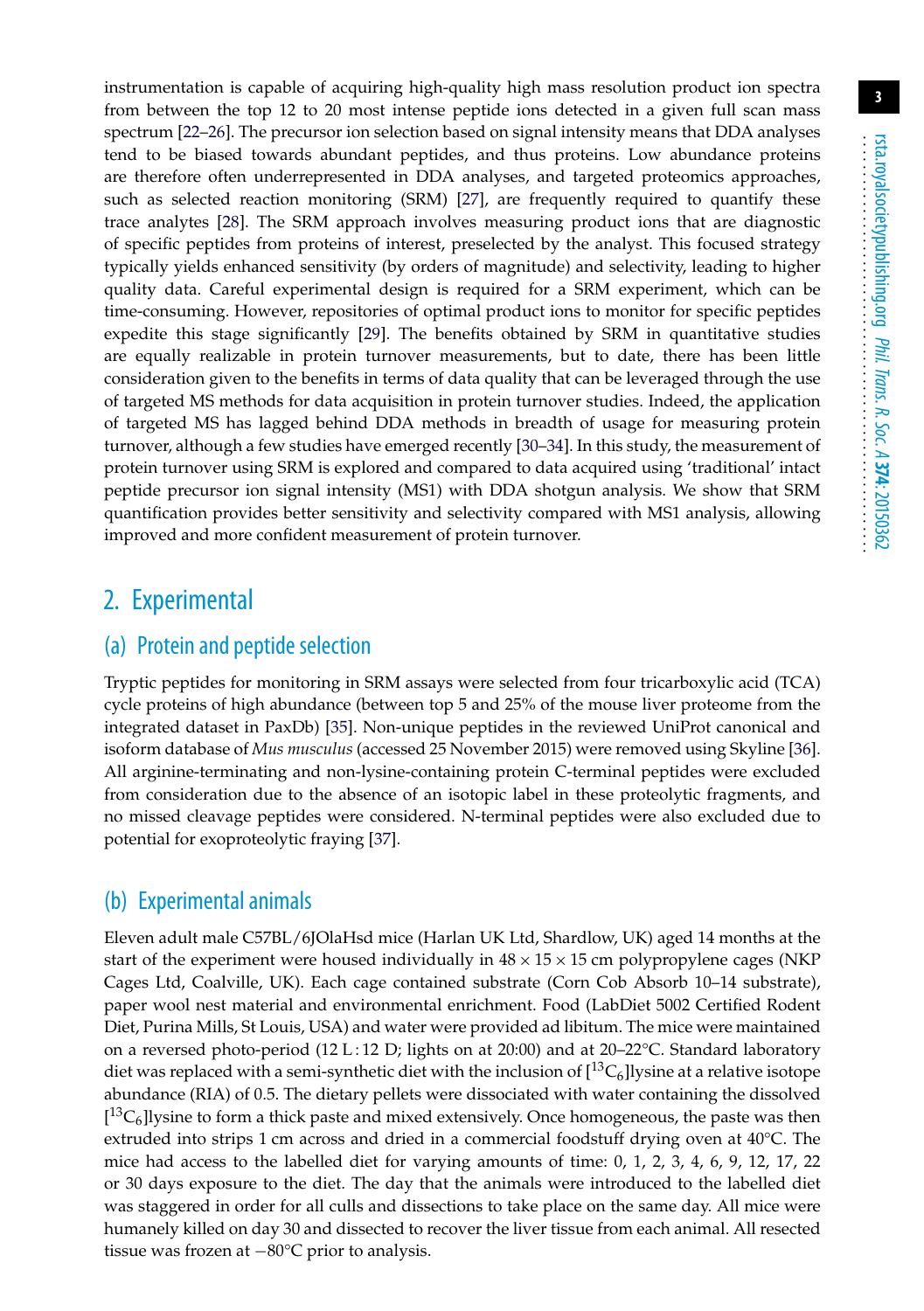## (c) Sample preparation

A small section of liver tissue was removed and further cut into small pieces prior to homogenization in 1 ml of lysis buffer (7 M urea, 2 M thiourea, 2% (w/v) CHAPS, 5 mM DTT) using a Precellys lysis kit (Stretton Scientific Ltd, Stretton, UK). Total protein extracted was quantified using a Bradford assay. Proteins (200 µg) were reduced, alkylated and digested with trypsin using a modified version of the filter-aided sample preparation (FASP) approach [\[38](#page-12-12)[,39\]](#page-12-13).

#### (d) Liquid chromatography-mass spectrometry/mass spectrometry analysis

Non-targeted MS1-DDA analyses were conducted on a QExactive HF quadrupole-Orbitrap mass spectrometer [\[40](#page-12-14)[,41\]](#page-13-0) coupled to a Dionex Ultimate 3000 RSLC nano-liquid chromatograph (Hemel Hempstead, UK). Peptides  $(1 \mu g)$  from each time-point were loaded in technical triplicates onto a trapping column (Acclaim PepMap 100 C18, 75  $\mu$ m  $\times$  2 cm, 3  $\mu$ m packing material, 100 Å) using a loading buffer of 0.1% (v/v) trifluoroacetic acid, 2% (v/v) acetonitrile in water for 7 min at a flow rate of 12 µl min<sup>-1</sup>. The trapping column was then set in-line with an analytical column (EASY-Spray PepMap RSLC C18, 75  $\mu$ m  $\times$  50 cm, 2  $\mu$ m packing material, 100 Å) and the peptides eluted using a linear gradient of  $96.2\%$  A (0.1% (v/v) formic acid): 3.8% B (0.1%  $(v/v)$  formic acid in water : acetonitrile  $(80:20)$   $(v/v)$  to 50% A:50% B over 90 min at a flow rate of 300 nl min−1, followed by washing at 1% A:99% B for 8 min and re-equilibration of the column to starting conditions. The column was maintained at  $40^{\circ}$ C, and the effluent introduced directly into the integrated nano-electrospray ionization source operating in positive ion mode. The mass spectrometer was operated in DDA mode with survey scans between *m*/*z* 350 and 2000 acquired at a mass resolution of 60 000 (full width at half maximum) at *m*/*z* 200. The maximum injection time was 100 ms, and the automatic gain control was set to  $3 \times 10^{-6}$ . The 16 most intense precursor ions with charge states of between 2+ and 5+ were selected for MS/MS with an isolation window of 1.2 *m/z* units. The maximum injection time was 45 ms, and the automatic gain control was set to  $1 \times 10^{-5}$ . Fragmentation of the peptides was by higherenergy collisional dissociation using a stepped normalized collision energy of 28–30%. Dynamic exclusion of *m*/*z* values to prevent repeated fragmentation of the same peptide was used with an exclusion time of 20 s. Raw data files were imported into Progenesis QI for Proteomics v. 2.0 (Waters Ltd, Newcastle-upon-Tyne, UK) for peak detection and alignment. Data from all time-points were combined and searched against the UniProt canonical and isoform database of *Mus musculus* (accessed 25 November 2015) using Mascot v. 2.4.1 (Matrix Science, London, UK). The precursor ion mass tolerance was set to 10 ppm, and the product ion tolerance to 10 mmu. Carbamidomethylation was selected as a fixed modification, and oxidized methionine and  $[{}^{13}C_6]$ lysine were set as variable modifications. Two missed cleavages were permitted. The false discovery rate at the peptide level was set to 1%, and peptide identifications were further filtered using a peptide ion score of 23 or greater (score indicating identity or extensive homology). Peptides for which both the light and heavy isotopologue were identified were included in the downstream analysis. Raw data were imported into Skyline, the monoisotopic peak of each precursor ion extracted using the software's defined settings for MS1 quantification, peak picking manually checked and correlated in terms of retention time with the identifications from Mascot, peaks smoothed using Savitsky–Golay smoothing, and integrated peak areas exported for further processing.

SRM experiments were conducted on a Waters TQ-S tandem quadrupole mass spectrometer coupled to a Waters nanoACQUITY nano-liquid chromatograph (Elstree, UK). LC and MS conditions were as previously described for SRM analysis [\[28,](#page-12-5)[42](#page-13-1)[,43\]](#page-13-2). Briefly, peptides (1 µg) from each time-point were loaded in technical triplicates onto a trapping column (Symmetry C18, 180  $\mu$ m  $\times$  2 cm, 5  $\mu$ m packing material) in 99.9% A (0.1% (v/v) formic acid):0.1% B (0.1% (v/v) formic acid in acetonitrile) for 3 min at a flow rate of 5  $\mu$ l min<sup>-1</sup>. The trapping column was then set in-line with an analytical column (HSS T3 C18,  $75 \mu m \times 152 \text{ cm}$ , 1.8  $\mu$ m packing material) and the peptides eluted using a linear gradient of 97% A:3% B to 60% A:40% B over 60 min at a flow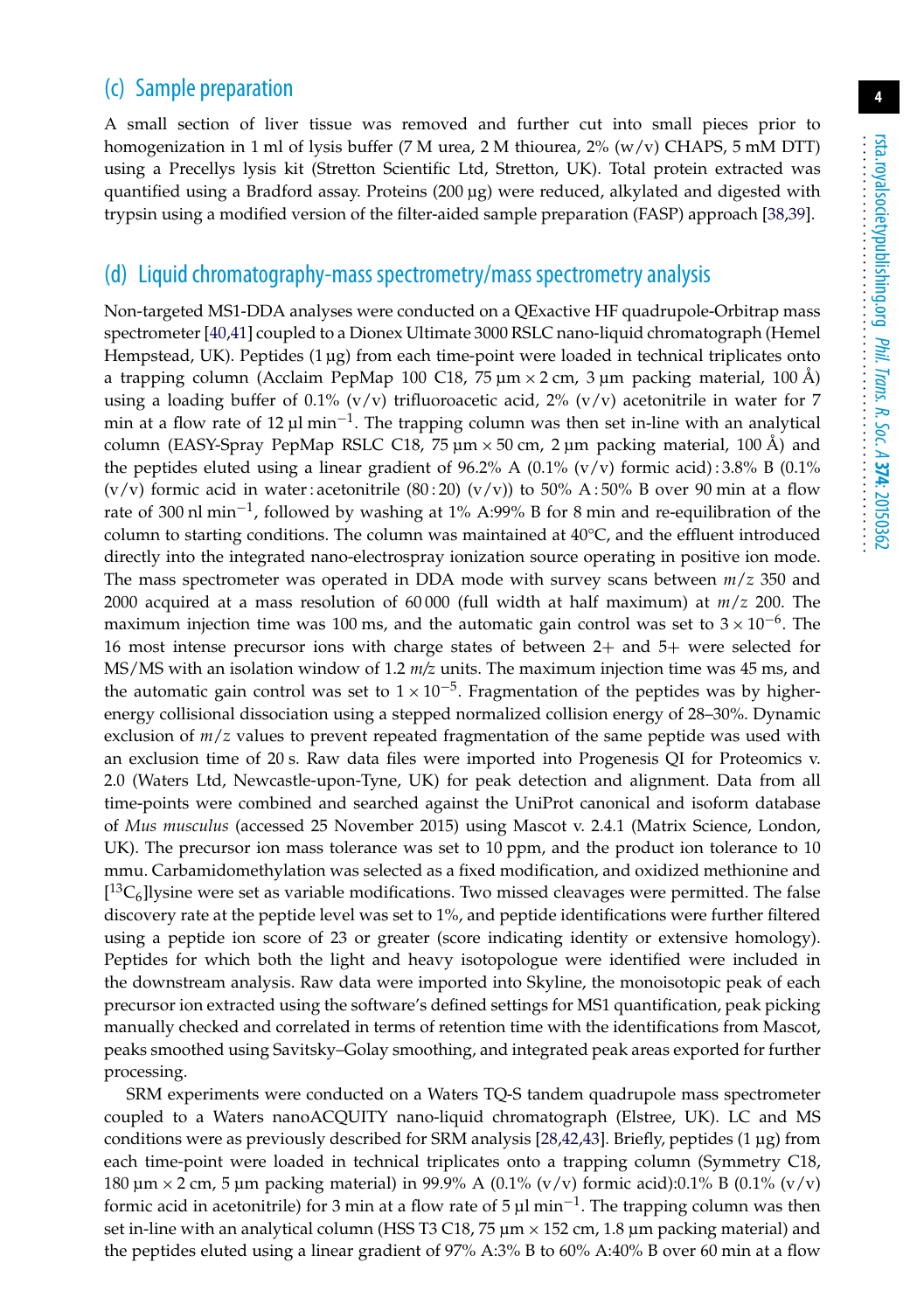rate of 300 nl min<sup>-1</sup>, followed by washing at 95% B for 5 min and re-equilibration of the column to starting conditions. The column was maintained at 35°C, and the effluent introduced into a nanoelectrospray ionization source operating in positive ion mode. Both quadrupoles were operated at unit mass resolution. Transitions were selected using a combination of in-house acquired data from the non-targeted DDA analysis, and publicly available peptide spectral libraries from NIST [\(www.peptide.nist.gov\)](www.peptide.nist.gov) for all peptides passing the criteria outlined above. This led to a total of between 8 and 18 peptides being targeted for each protein. Between 4 and 13 product ions for each peptide were selected, and the samples analysed using an unscheduled SRM method to determine the two-to-four transitions with the highest signal-to-background ratios to monitor in the final quantitative assay. The peptides were separated into two categories based on their ionization efficiency: 'good' and 'poor'. Methods were retention time scheduled [\[44\]](#page-13-3) into 3 min windows to achieve dwell times per transition of  $\geq$ 16 ms for good ionization efficiency peptides, and  $\geq$ 28 ms for poor ionization efficiency peptides. Raw data were imported into Skyline, peak picking manually checked, peaks smoothed using Savitsky–Golay smoothing, and integrated peak areas exported for further processing.

#### (e) Data processing

Peak areas were used to determine RIA values at each time-point using the equation

$$
RIA = \frac{heavy peptide peak area}{light peptide peak area + heavy peptide peak area}.
$$

Average RIA values from the three replicate injections were calculated for each peptide at each time-point. These data were then processed using in-house developed R scripts as detailed previously to generate labelling curves [\[21\]](#page-12-1).

## 3. Results and discussion

This study sought to assess the quantitative performance of targeted SRM compared to the nontargeted MS1-based approach (with DDA for identification) typically used to measure protein turnover. A model system using C57BL/6JOlaHsd male adult mice was used [\(figure 1\)](#page-5-0). Eleven mice were fed on a standard diet and transferred to a semi-synthetic diet containing  $\binom{13}{6}$ lysine at a RIA of 0.5 on different days. The entire cohort of mice was sacrificed on day 30, meaning that the duration of exposure to labelled amino acid varied between 0 and 30 days. Liver tissue from each animal was homogenized by bead beating in the presence of lysis buffer and processed using FASP to generate tryptic peptides. The samples were then analysed by LC-MS, using either MS1-DDA on a quadrupole-Orbitrap mass spectrometer or SRM on a tandem quadrupole mass spectrometer.

For the targeted analysis, four relatively abundant proteins from the TCA cycle were selected as exemplars to assess whether targeted quantification using SRM provided enhanced quantitative performance compared with the MS1 approach. The four proteins (Idh1, Suclg2, Sucla2 and Ogdh; [figure 2\)](#page-6-0) were selected on the basis that they occupied the upper-to-middle abundance range of protein expression in mouse liver, ranking 79th, 201st, 366th and 604th out of 2351 proteins in terms of top three label-free abundance [\[45\]](#page-13-4). These proteins were selected from this region of the abundance profile because we wished to examine multiple peptides in both MS1-DDA and SRM mode; proteins near the bottom of the abundance profile would not have yielded a satisfactory number of peptides for this study. For the MS1-DDA analyses, peptides were selected on the basis of lysine-termination and uniqueness within the proteome; for SRM, peptides were selected on the same criteria, in addition to suitable transitions being available, either from our own DDA data or by reference to published repositories. The peptides, and transitions used to monitor them, are presented in electronic supplementary material, table S1. For the four proteins, we were able to use between 5 and 12 peptides for MS1-DDA analyses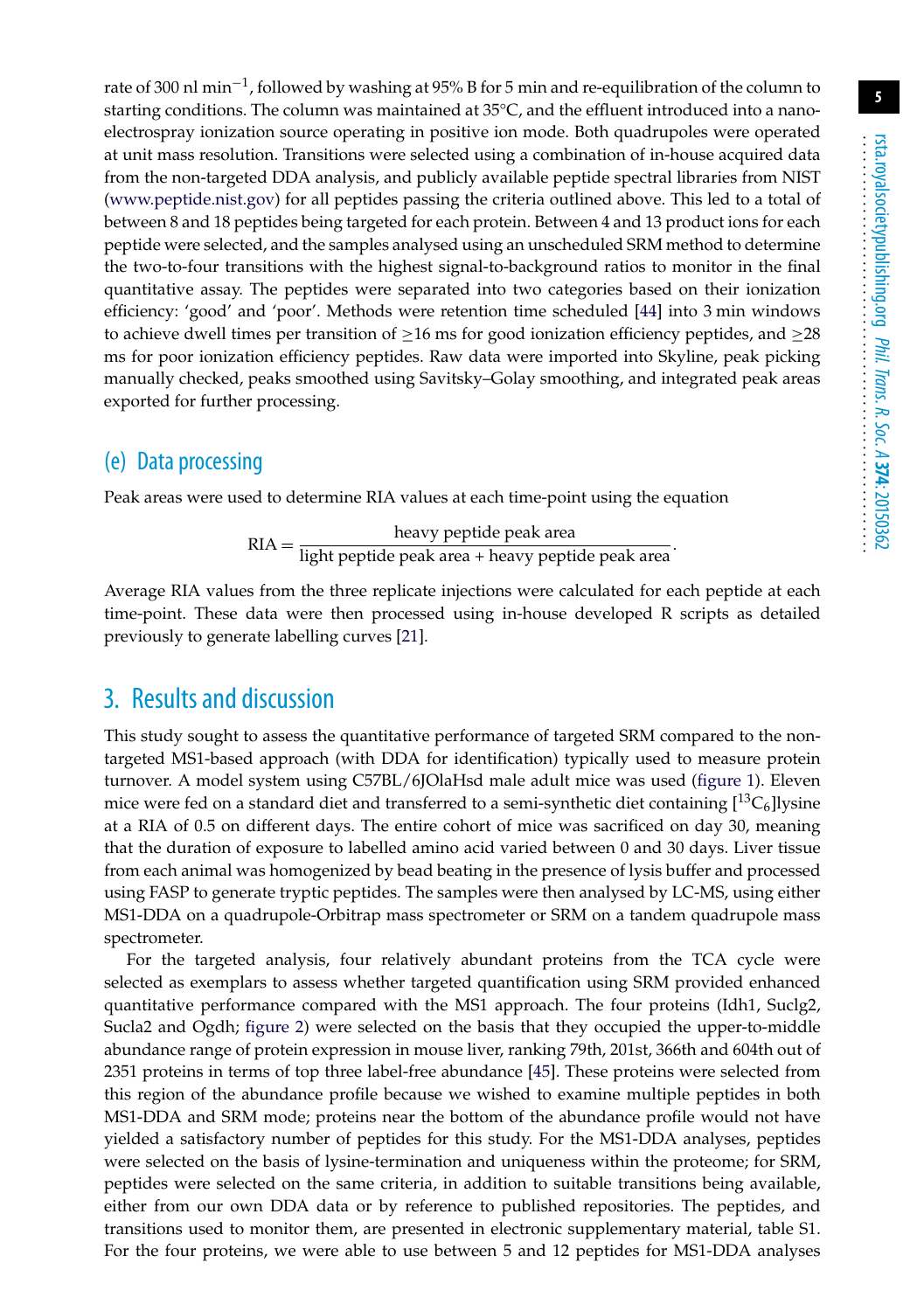

<span id="page-5-0"></span>**Figure 1.** Overview of study workflow. Eleven mice had access to a semi-synthetic  $[^{13}C_6]$ lysine-containing diet (RIA = 0.5) for varying amounts of time (0,1, 2, 3, 4, 6, 9, 12, 17, 22 or 30 days). All mice were humanely killed on day 30. The liver from each mouse was dissected. Liver tissue was homogenized by bead beating in the presence of lysis buffer. Proteins were reduced, alkylated and digested with trypsin using the FASP approach. Tryptic peptides were analysed by LC-MS using either quadrupole-Orbitrap (non-targeted) or tandem quadrupole (targeted) MS. (Online version in colour.)

and a further six to eight peptides for SRM. Thus, for many peptides, turnover curves could be generated using both approaches.

As the ingested amino acid became incorporated into protein, the lysine-terminated peptides became progressively labelled. The RIA of the ingested amino acid was set experimentally to approximately 0.5, an approach that sustains palatability of the diet but which gives an acceptable dynamic range for labelling. Each lysine-terminated peptide was thus present in unlabelled and labelled forms, permitting the calculation of the RIA for that peptide at each time-point in the experiment. The time of labelling is a single exponential rise to plateau and the (RIA,t) data for **6**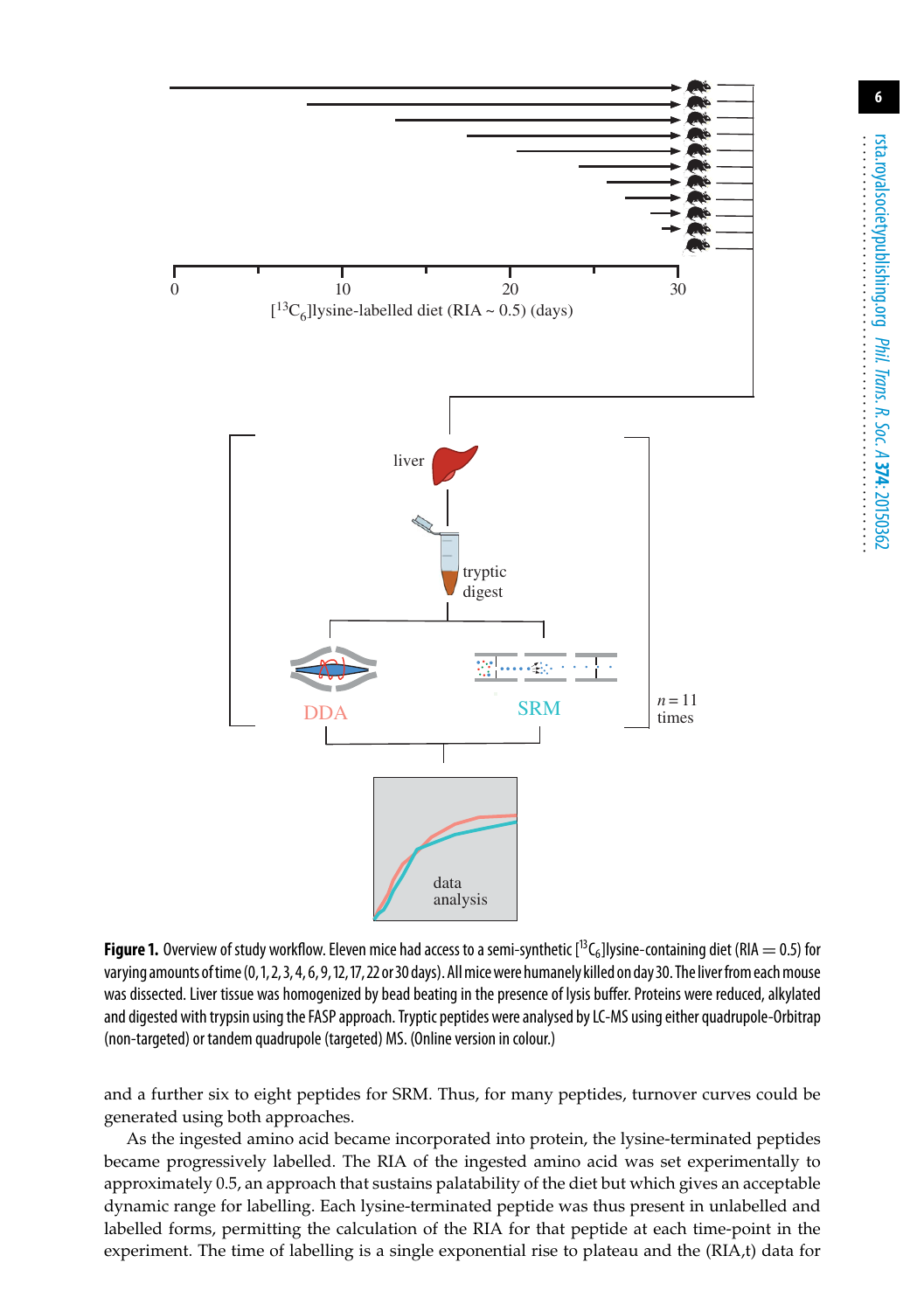

<span id="page-6-0"></span>Figure 2. Label-free abundances of proteins used in this study. Label-free quantification of all proteins in the proteomics analysis was derived by calculation of the 'top three' normalized abundance, obtained from the average summed intensity of the three most intense peptides (calculated from triplicate analyses of day 0 sample using MS1-DDA analysis). The abundance values are plotted logarithmically ( $log_{10}$ ) as a function of protein index, ranked from the most to the least abundant. The proteins analysed for the MS1 and SRM analyses are highlighted in grey.

each peptide can be analysed to yield the first order rate constant for that tissue [\(figure 3\)](#page-7-0). Because the animals are adult and thus not growing, this is equivalent to the first order rate constant for degradation.

As is evident from these spectra, there is potential for contribution to the ion intensity by contaminating peptides from other proteins that are isobaric in *m/z* space, and this can also be time-dependent, as the gradual shift from unlabelled to labelled peptides takes effect. This is evident by examination of the labelling profiles of all detectable lysine-terminated peptides from a single protein, for example Ogdh with six lysine-terminated peptides [\(figure 4](#page-8-0)*a*). Although several of the peptides yielded monotonic labelling profiles that were satisfactory, others generated profiles that were extremely noisy or which demonstrated systematic bias in the labelling outcome. For example, one peptide only attained an apparent labelling plateau of 0.15, which is impossible: all peptides from one protein should attain the same extent of labelling as the protein 'sampled' a uniformly labelled tRNA pool at the moment of synthesis, fleetingly short relative to the total labelling experiment. A more logical explanation is that a contaminant peptide was contributing to a signal for the light isotopologue that suppressed the contribution of the true unlabelled peptide.

By contrast, SRM quantification is capable of isolating a single peptide by a further tight selection on product ions derived from gas-phase dissociation of the precursor ion in a collision cell. Because most contaminant peptides would be unlikely to both contribute to the precursor ion current and also generate product ions equal in *m*/*z* values, this approach should yield enhanced data. Thus, SRM data for the same peptides [\(figure 4](#page-8-0)*b*) yielded labelling profiles that were much less noisy, and also trace a common labelling curve with a much enhanced similarity. In addition, the ability of SRM to generate clean isolation of specific peptides means that it was possible to recover turnover data from more peptides than by MS1-DDA. For the examples chosen here, more peptides were recovered than would strictly be necessary, but this allowed us to explore whether each peptide provided identical measures of the turnover rate constant.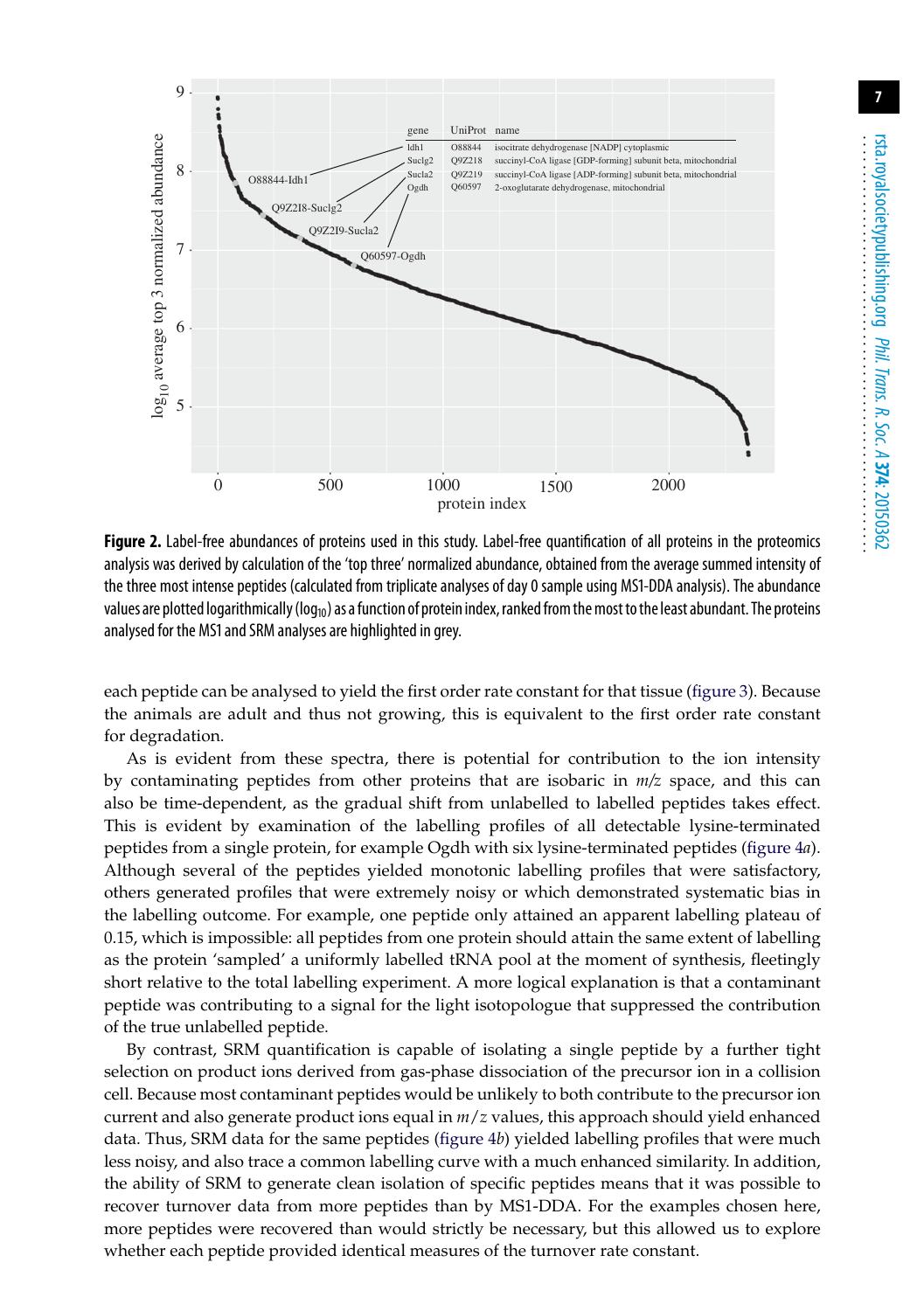

<span id="page-7-0"></span>Figure 3. Generation of labelled isotopologues as a function of synthesis de novo. Mass spectra showing the appearance of the heavy isotopologue ([M  $+ 2H]^{2+}$  ion, *m/z* 460.7992) of IIWELIK (from Idh1) over the course of the experiment, and the resulting labelling curve from the acquired data. The arrow denotes the additional 3.0101 *m/z* units introduced into the peptide due to the incorporation of  $[^{13}C_6]$ lysine (6.0201 Da) into newly synthesized protein molecules. From the intensity of the unlabelled (L) and labelled (H) peptides the relative isotope abundance (RIA) can be calculated as  $H/(H + L)$ . (Online version in colour.)

For the four proteins analysed here, labelling profiles were obtained from multiple peptides either by precursor quantification (MS1) or by SRM (electronic supplementary material, figure S1). Even cursory inspection of the curves reveals the benefits for using targeted MS for measuring protein turnover. Firstly, all protein labelling profiles are described by more peptides using SRM compared with MS1 analysis (between six and eight additional peptides). This is because the duty cycle of the instrument is directed to acquisition of data for specific peptides, rather than operating in a 'shotgun' manner in an attempt to record data for as many peptides as possible [\[11\]](#page-11-10). The more efficient use of the instrument's duty cycle is manifested as an increased likelihood of detecting peptides of interest, which is particularly advantageous for those of low abundance or poor ionization efficiencies; the fewer ions generated by these analytes are more likely to be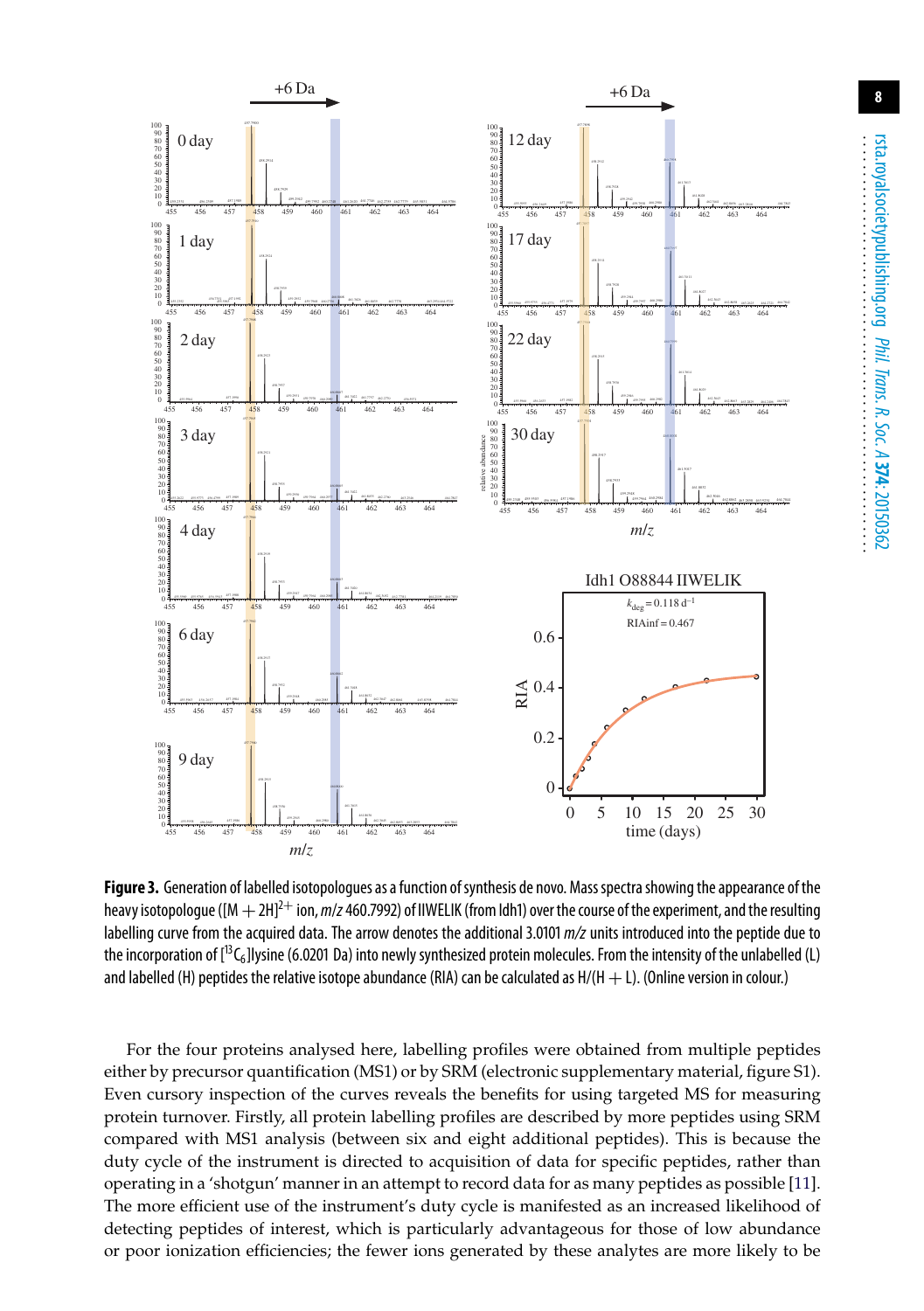

<span id="page-8-0"></span>Figure 4. Labelling curves generated using quantitative MS data acquired by MS1 and SRM. For one protein (Ogdh) the labelling trajectory for(*a*)six(MS1) or(*b*)13(SRM) peptides was calculated on a per-peptide basis. Each datum isthe average of RIA values determined for each peptide from triplicate analyses at each time-point.



<span id="page-8-1"></span>**Figure 5.** Comparative peptide chromatograms from MS1 and SRM. Triplicate MS1 reconstructed ion current chromatograms and triplicate SRM chromatograms for the light (black) and heavy (grey) isotopologues of LEAADEGSGDMK (from Ogdh) (data shown from day 6), and the resultant labelling curves generated from the acquired data for the peptide across all time-points analysed (MS1  $=$  light grey, SRM  $=$  dark grey).

detected if the instrument is focused on recording data for these [\[27\]](#page-12-4). Electronic supplementary material, figure S1 also shows that SRM can give greater confidence in the measurement of protein degradation rate  $(k_{\text{deg}})$ . The grey shading on each of the plots represents the 95% confidence intervals of the predicted nonlinear curve fit based on all of the quantified peptides. The confidence intervals demonstrate that the variance in the data acquired by SRM is either the same or lower than when MS1 data are used to measure turnover. This

**9**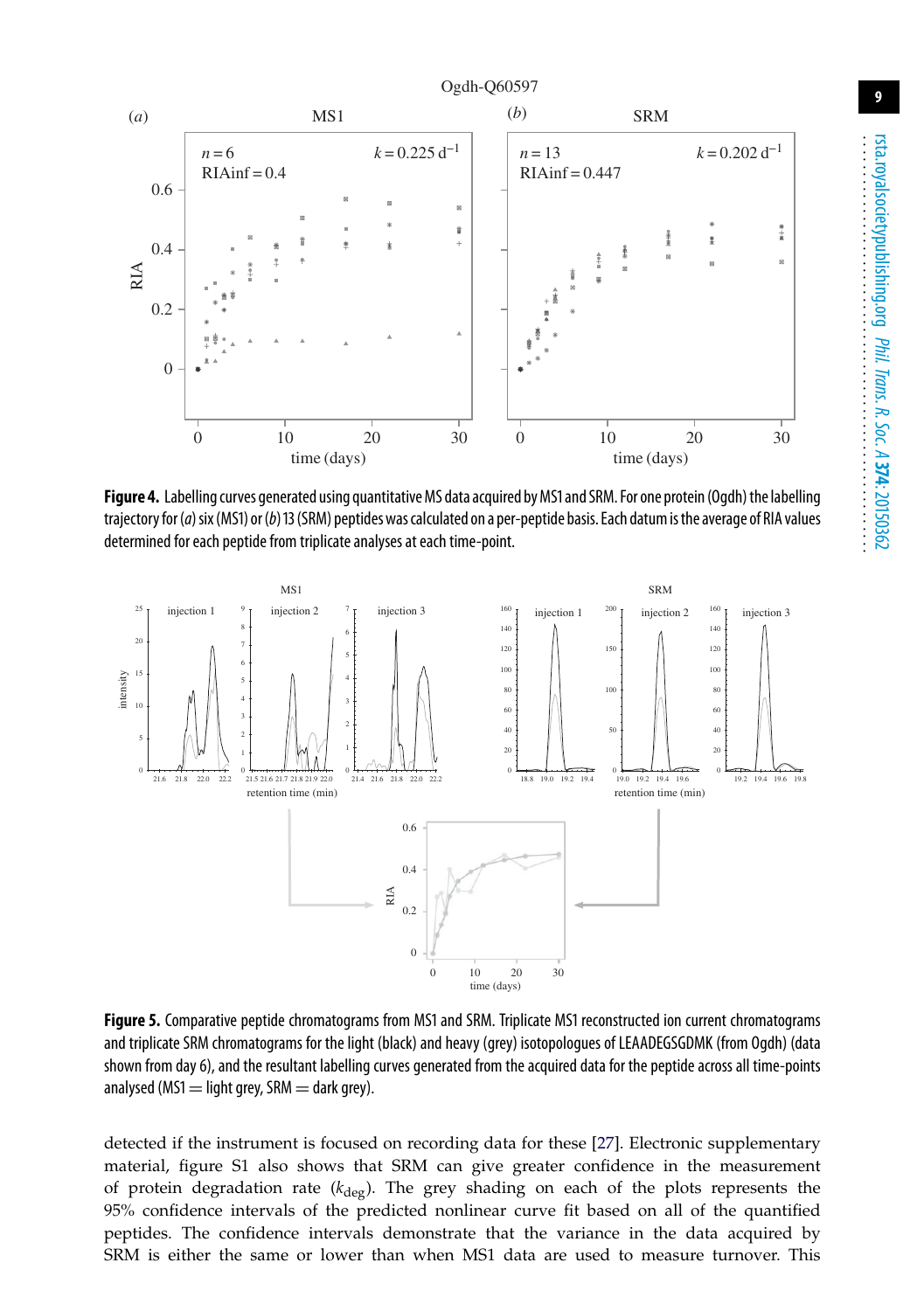lower variance leads to a more accurate measurement of *k*deg, and greater confidence in the experimental determination of the rate of turnover. This is further emphasized when comparing *k*deg measurement on a per-peptide basis, using the 30 peptides from four proteins that permitted quantification by both MS1 and SRM (electronic supplementary material, figure S2). Although some peptides yielded very similar  $k_{\text{deg}}$  values, irrespective of quantification method, for other peptides the discrepancy was more marked. The discrepant values were always associated with larger errors, consistent with curve fitting to data that were more variable. Of note, the errors of the parameter estimate are, in general, smaller for the SRM data compared with that acquired by MS1. This means that the determination of RIA at each time-point more closely fits the labelling curve when using SRM (labelling curves for all peptides quantified by both methods are shown in electronic supplementary material, figures S3 (MS1) and S4 (SRM)), giving enhanced confidence in both the data and the resultant recovery of turnover parameters.

A specific exemplar of the benefit of SRM-derived increased sensitivity is given in the electronic supplementary material, figure S5. By MS1 analysis, no strong evidence for the detection of the light : heavy pair of AAAQVLGNSGLFNK (from Sucla2) was observed in the retention time window in which the peptide was expected to elute (electronic supplementary material, figure S5*a*) (for comparison, an example of a peptide, SDYLNTFEFMDK, where both isotopologues were detected is shown in the electronic supplementary material, figure S6) [\[44\]](#page-13-3). Analysing the samples by SRM allows detection of the same peptide at each of the time-points, enabling description of a labelling curve that can be used to measure turnover of the parent protein (electronic supplementary material, figure S5*b*). The increased sensitivity of detection afforded by SRM therefore allows data to be recorded for more peptides. This increases certainty in the measurement of turnover rate, and allows peptides that produce inaccurate quantitative data to be identified and excluded from consideration. This study included mouse liver proteins of high abundance according to PaxDb, and supported by top three label-free quantification using the MS1 data acquired for the day 0 samples (no heavy label) [\(figure 2\)](#page-6-0). These are in the range in which non-targeted MS1 quantification methods tend to perform well, but deeper proteome coverage can prove problematic using these strategies. The increased sensitivity of SRM will therefore allow measurement of turnover of low abundance proteins in complex proteomes that are inaccessible to MS1 quantification.

Another advantage of SRM is the selectivity that detection at the product ion level, i.e. MS2, can afford [\[27\]](#page-12-4). Many studies have leveraged the selectivity available using highresolution mass spectrometers to perform MS1 quantification [\[46–](#page-13-5)[49\]](#page-13-6). However, co-eluting isobaric interferences can still prevent a clean signal being recorded for a peptide of interest, even using very high resolving powers [\[50\]](#page-13-7), meaning that inaccuracies and imprecision in measurement can hamper quantification. This is evident in this study when considering the 30 peptides quantified by both MS1 and SRM (electronic supplementary material, figure S7). As an exemplar, interferences contaminated the signal for both the light and heavy isotopologues of the peptide LEAADEGSGDMK (from Ogdh) using MS1 [\(figure 5,](#page-8-1) day 6 data shown; electronic supplementary material, figure S8 presents data from six time-points throughout the experiment). This led to inaccurate measurement of the peak areas of the two peptide variants, and thus the RIA at each time-point, resulting in a labelling curve that poorly described the turnover of the parent protein. By using the product ion-level selectivity inherent in the SRM approach, clean signals were obtained for both the light and heavy isotopologues, leading to a more realistically shaped labelling curve, giving confidence that the measurement was correct. The selectivity of a MS measurement is also affected by the variability in chromatographic retention time of different peptides, meaning that (partial) co-elution can occur in one run and not another, leading to further variability in the recording of RIA. This is evident from inspection of the chromatograms of the peptide ELEQIFCQFDSK (from Ogdh) (electronic supplementary material, figure S9, day 6 data shown; electronic supplementary material, figure S10 presents data from six time-points throughout the experiment). The first injection for the MS1 analysis appears to detect a single peak for both the light and heavy isotopologues. Inspection of the data for replicate injections 2 and 3 reveals a significant interfering signal for the light variant of the peptide due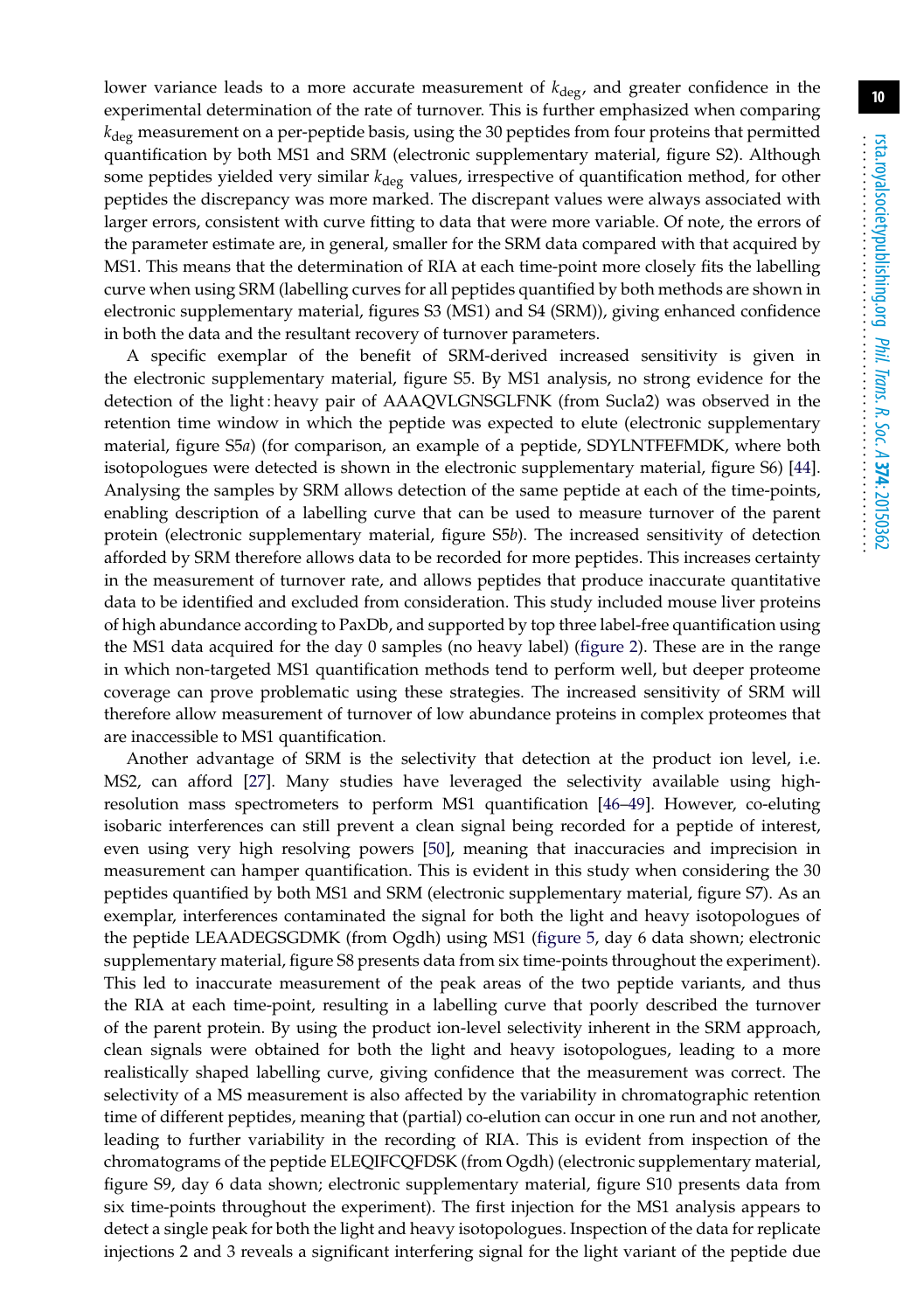**11**

to a slight difference in elution times in these analyses. Despite the increased chromatographic separation, the difference was insufficient to achieve baseline resolution, making integration of the peak difficult. As a result, the light peak area was overestimated at each time-point due to a large contribution by the contaminant, leading to an underestimation of RIA (as a result of the inaccurate determination of the denominator of the RIA equation (vide supra)) and thus an erroneous measurement of turnover rate. Using SRM, this interference at the precursor ion level no longer contaminated the peptide signal at the product ion level. Consequently, accurate measurement of peak area for both isotopologues was achieved, producing a labelling curve that was in agreement with other peptides for Ogdh. Overall, the SRM approach produced plots of RIA versus time that gave more confidence in the measurement of protein turnover (electronic supplementary material, figure S7).

The number of peptides measured in this study was greater than might normally be considered necessary to determine the turnover rate of a given protein, a strategy taken to emphasize the ability of SRM to provide consistent quantitative data with greater sensitivity across a number of time-points. For this work, we restricted the analysis to relatively few proteins. To increase multiplexing of a SRM strategy, judicious selection of peptides with good 'quantotypic' properties [\[37\]](#page-12-11) (two or three per protein) would allow high-quality determination of turnover, while expanding the number of proteins measurable in a single experiment. Such a strategy could be applied to turnover measurement of all proteins in a pathway [\[51\]](#page-13-8) or a large molecular machine [\[52](#page-13-9)[,53\]](#page-13-10).

## 4. Conclusion

The enhancement of quantitative data quality afforded by targeted SRM analysis compared to non-targeted MS1 quantification in the context of protein turnover measurement has been demonstrated. The dedication of instrument duty cycle to the measurement of specific peptides of interest leads to greater sensitivity, allowing lower abundance peptides and those with poor ionization efficiencies to be detected, and thus turnover data to be gleaned from them. Recording of data at the product ion level, inherent in the SRM approach, can also lead to improved selectivity of measurement, providing more accurate and reliable determination of turnover. This is significant as the improved quantitative data afforded by SRM can be achieved using tandem quadrupole (QqQ) instruments, which are more affordable (approx. £200 000 versus approx. £500 000 for a high mass resolution instrument) and often have a smaller laboratory footprint compared with high mass resolution Orbitrap and quadrupole time-of-flight platforms (many of which are floor standing) used for MS1 quantification and targeted product ion-level analyses related to SRM such as parallel reaction monitoring [\[54,](#page-13-11)[55\]](#page-13-12), high-resolution multiple-reaction monitoring [\[56](#page-13-13)[,57\]](#page-13-14) and sequential window acquisition of all theoretical fragment ion spectra [\[58](#page-13-15)[,59\]](#page-13-16). Thus, high-quality measurements of protein turnover are available to a large number of proteomics researchers due to the wide availability of QqQ mass spectrometers. This study demonstrates that, while MS1-DDA methods can afford global proteome coverage for protein turnover measurement with minimal experimental design, targeted MS by SRM can enable higher quality data to be obtained for designated cohorts of proteins.

Data accessibility. The MS1-DDA data have been deposited to the ProteomeXchange Consortium via the PRIDE partner repository with the dataset identifier PXD004413 and doi:10.6019/PXD004413. The SRM data have been deposited to PASSEL with the dataset identifier PASS00895 and can be accessed at [http://www.](http://www.peptideatlas.org/PASS/PASS00895) [peptideatlas.org/PASS/PASS00895.](http://www.peptideatlas.org/PASS/PASS00895)

Author contributions. R.J.B., S.W.H., J.L.H. and J.W. were responsible for experimental design. D.E.H., S.W.H., D.M.S. and J.W. performed experiments. R.J.B., D.E.H. and S.W.H. analysed the data. All authors contributed to the manuscript.

Competing interests. The authors have no competing interests.

Funding. This work was financially supported by the UK Biotechnology and Biological Science Research Council under grant number BB/M025756/1.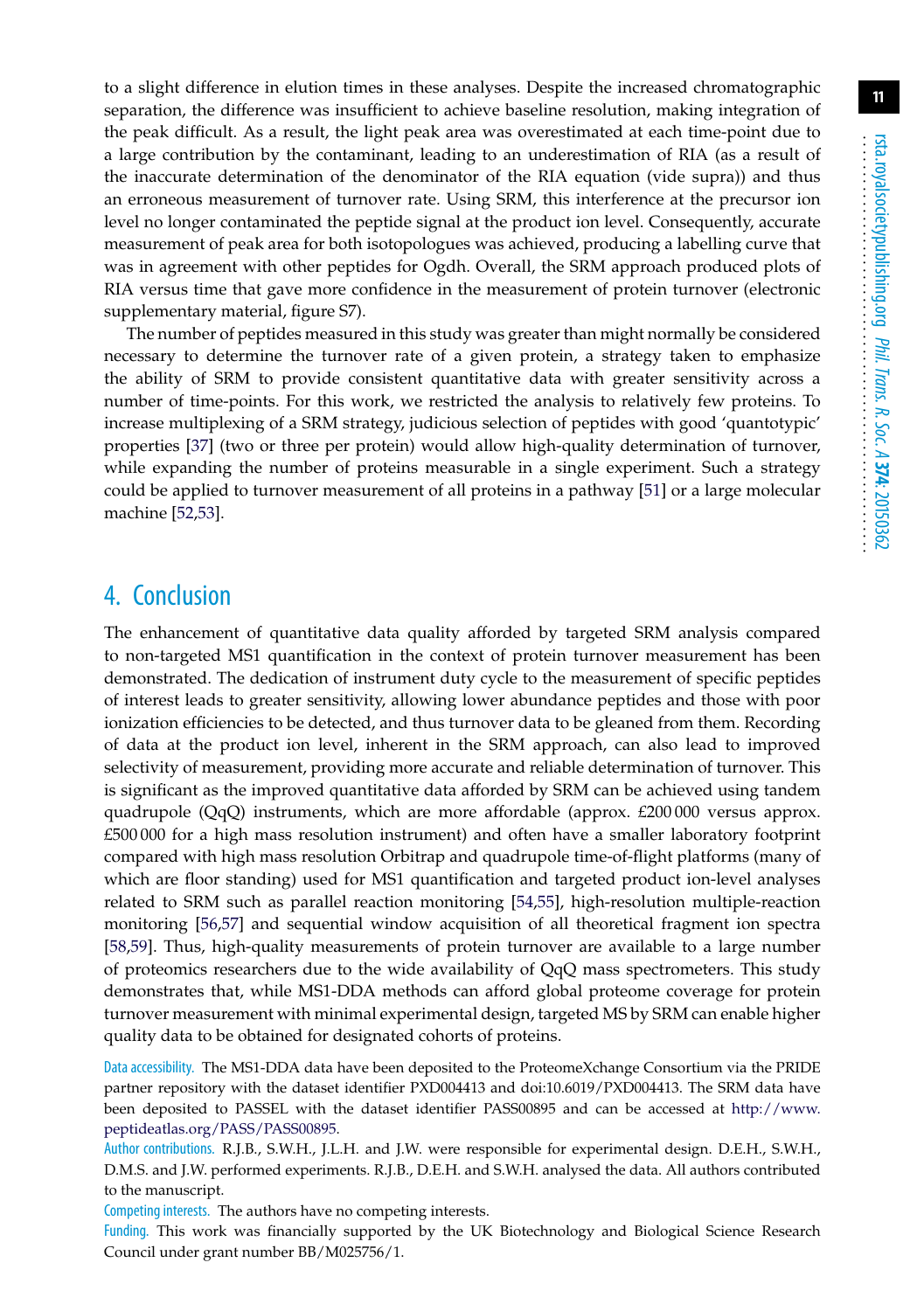Acknowledgements. The authors wish to acknowledge the superb instrument support provided by Dr Philip Brownridge (Centre for Proteome Research, University of Liverpool). The authors are grateful to Amanda Davidson for expert assistance with the animals.

# <span id="page-11-0"></span>**References**

- 1. Bantscheff M, Lemeer S, Savitski MM, Kuster B. 2012 Quantitative mass spectrometry in proteomics: critical review updates from 2007 to the present. *Anal. Bioanal. Chem.* **404**, 939–965. [\(doi:10.1007/s00216-012-6203-4\)](http://dx.doi.org/10.1007/s00216-012-6203-4)
- <span id="page-11-1"></span>2. Claydon AJ, Beynon R. 2012 Proteome dynamics: revisiting turnover with a global perspective. *Mol. Cell. Proteomics* **11**, 1551–1565. [\(doi:10.1074/mcp.O112.022186\)](http://dx.doi.org/10.1074/mcp.O112.022186)
- <span id="page-11-2"></span>3. Parkinson A, Thomas PE, Ryan DE, Levin W. 1983 The *in vivo* turnover of rat liver microsomal epoxide hydrolase and both the apoprotein and heme moieties of specific cytochrome *P*-450 isozymes. *Arch. Biochem. Biophys.* **225**, 216–236. [\(doi:10.1016/0003-9861\(83\)90025-5\)](http://dx.doi.org/10.1016/0003-9861(83)90025-5)
- <span id="page-11-3"></span>4. Ferrington DA, Krainev AG, Bigelow DJ. 1998 Altered turnover of calcium regulatory proteins of the sarcoplasmic reticulum in aged skeletal muscle. *J. Biol. Chem.* **273**, 5885–5891. [\(doi:10.1074/jbc.273.10.5885\)](http://dx.doi.org/10.1074/jbc.273.10.5885)
- <span id="page-11-4"></span>5. Pratt JM, Petty J, Riba-Garcia I, Robertson DHL, Gaskell SJ, Oliver SG, Beynon RJ. 2002 Dynamics of protein turnover, a missing dimension in proteomics. *Mol. Cell. Proteomics* **1**, 579–591. [\(doi:10.1074/mcp.M200046-MCP200\)](http://dx.doi.org/10.1074/mcp.M200046-MCP200)
- <span id="page-11-5"></span>6. Claydon AJ, Ramm SA, Pennington A, Hurst JL, Stockley P, Beynon R. 2012 Heterogenous turnover of sperm and seminal vesicle proteins in the mouse revealed by dynamic metabolic labeling. *Mol. Cell. Proteomics* **11**, M111.014993. [\(doi:10.1074/mcp.M111.014993\)](http://dx.doi.org/10.1074/mcp.M111.014993)
- <span id="page-11-6"></span>7. Christiano R, Nagaraj N, Fröhlich F, Walther TC. 2014 Global proteome turnover analyses of the yeasts *S. cerevisiae* and *S. pombe*. *Cell Rep.* **9**, 1959–1965. [\(doi:10.1016/j.celrep.2014.10.065\)](http://dx.doi.org/10.1016/j.celrep.2014.10.065)
- <span id="page-11-7"></span>8. Schwanhäusser B, Busse D, Li N, Dittmar G, Schuchhardt J, Wolf J, Chen W, Selbach M. 2011 Global quantification of mammalian gene expression control. *Nature* **473**, 337–342. [\(doi:10.1038/nature10098\)](http://dx.doi.org/10.1038/nature10098)
- <span id="page-11-8"></span>9. Helbig AO, Daran-Lapujade P, van Maris AJA, de Hulster EAF, de Ridder D, Pronk JT, Heck AJR, Slijper M. 2011 The diversity of protein turnover and abundance under nitrogen-limited steady-state conditions in *Saccharomyces cerevisiae*. *Mol. Biosyst.* **7**, 3316–3326. [\(doi:10.1039/c1mb05250k\)](http://dx.doi.org/10.1039/c1mb05250k)
- <span id="page-11-9"></span>10. Busch R *et al.* 2006 Measurement of protein turnover rates by heavy water labeling of nonessential amino acids. *BBA Gen. Subjects* **1760**, 730–744. [\(doi:10.1016/j.bbagen.2005.12.023\)](http://dx.doi.org/10.1016/j.bbagen.2005.12.023)
- <span id="page-11-10"></span>11. Zhang Y, Fonslow BR, Shan B, Baek M-C, Yates III JR. 2013 Protein analysis by shotgun/bottom-up proteomics. *Chem. Rev.* **113**, 2343–2394. [\(doi:10.1021/cr3003533\)](http://dx.doi.org/10.1021/cr3003533)
- <span id="page-11-11"></span>12. Maier T, Schmidt A, Güell M, Kühner S, Gavin A-C, Aebersold R, Serrano L. 2011 Quantification of mRNA and protein and integration with protein turnover in a bacterium. *Mol. Syst. Biol.* **7**, 511. [\(doi:10.1038/msb.2011.38\)](http://dx.doi.org/10.1038/msb.2011.38)
- <span id="page-11-12"></span>13. Lahtvee P-J, Seiman A, Arike L, Adamberg K, Vilu R. 2014 Protein turnover forms one of the highest maintenance costs in *Lactococcus lactis*. *Microbiology* **160**, 1501–1512. [\(doi:10.1099/mic.0.078089-0\)](http://dx.doi.org/10.1099/mic.0.078089-0)
- <span id="page-11-13"></span>14. Schwanhäusser B, Gossen M, Dittmar G, Selbach M. 2009 Global analysis of cellular protein translation by pulsed SILAC. *Proteomics* **9**, 205–209. [\(doi:10.1002/pmic.200800275\)](http://dx.doi.org/10.1002/pmic.200800275)
- <span id="page-11-14"></span>15. Kim T-Y *et al.* 2012 Metabolic labeling reveals proteome dynamics of mouse mitochondria. *Mol. Cell. Proteomics* **11**, 1586–1594. [\(doi:10.1074/mcp.M112.021162\)](http://dx.doi.org/10.1074/mcp.M112.021162)
- <span id="page-11-15"></span>16. Kasumov T *et al.* 2013 Assessment of cardiac proteome dynamics with heavy water: slower protein synthesis rates in interfibrillar than subsarcolemmal mitochondria. *Am. J. Physiol. Heart Circ. Physiol.* **304**, H1201–H1214. [\(doi:10.1152/ajpheart.00933.2012\)](http://dx.doi.org/10.1152/ajpheart.00933.2012)
- <span id="page-11-16"></span>17. Larance M, Ahmad Y, Kirkwood KJ, Ly T, Lamond AI. 2013 Global subcellular characterization of protein degradation using quantitative proteomics. *Mol. Cell. Proteomics* **12**, 638–650. [\(doi:10.1074/mcp.M112.024547\)](http://dx.doi.org/10.1074/mcp.M112.024547)
- <span id="page-11-17"></span>18. Nolte H, Hölper S, Selbach M, Braun T, Krüger M. 2014 Assessment of serum protein dynamics by native SILAC flooding (SILflood). *Anal. Chem.* **86**, 11 033–11 037. [\(doi:10.1021/ac502883p\)](http://dx.doi.org/10.1021/ac502883p)
- <span id="page-11-18"></span>19. Lehmann S, Vialaret J, Gras Combe G, Bauchet L, Hanon O, Marine G, Gabelle A, Hirtz C. 2015 Stable isotope labeling by amino acid *in vivo* (SILAV): a new method to explore protein metabolism. *Rapid Commun. Mass Spectrom.* **29**, 1917–1925. [\(doi:10.1002/rcm.7289\)](http://dx.doi.org/10.1002/rcm.7289)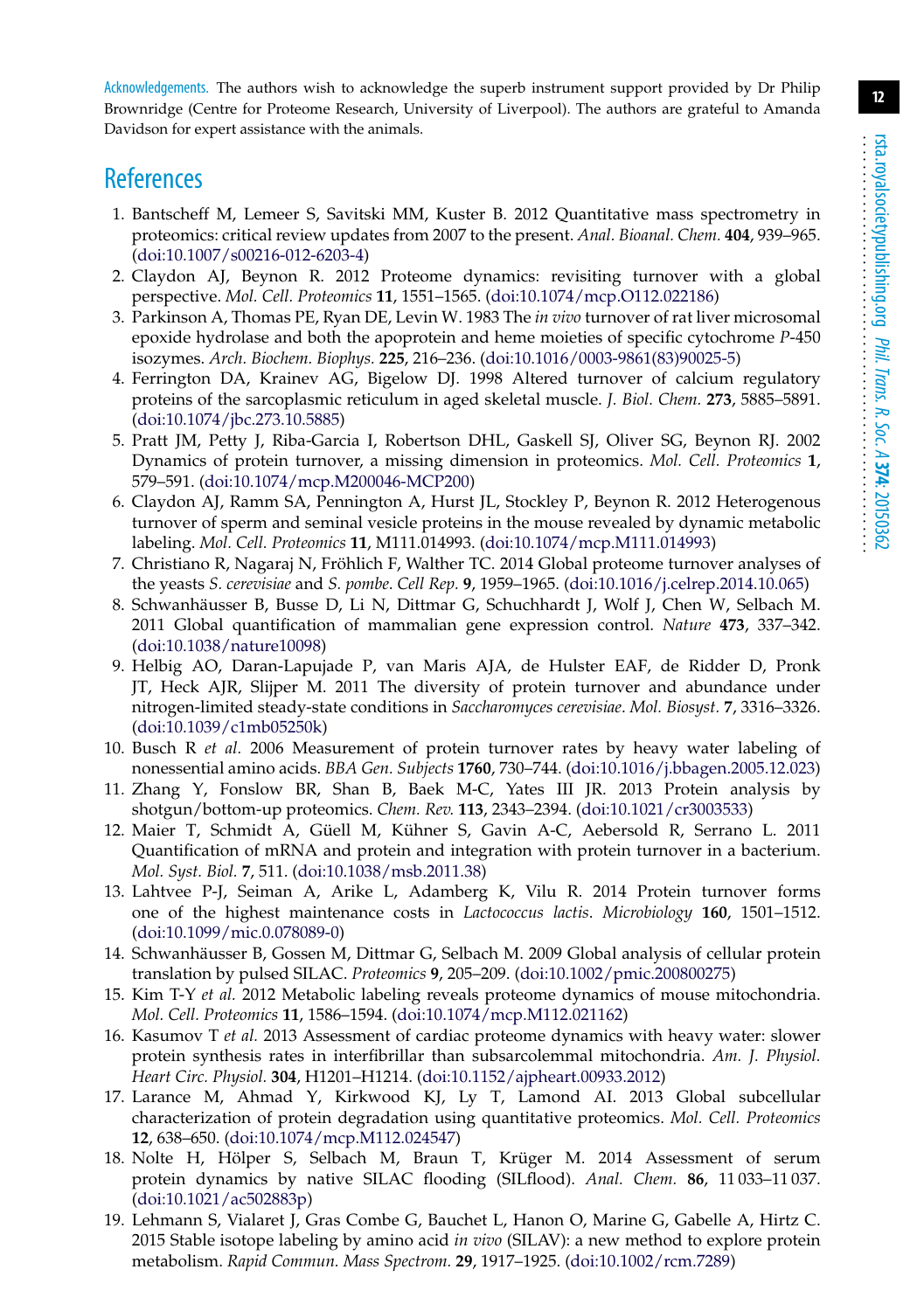- <span id="page-12-0"></span>20. Claydon AJ, Thom MD, Hurst JL, Beynon RJ. 2012 Protein turnover: measurement of proteome dynamics by whole animal metabolic labelling with stable isotope labelled amino acids. *Proteomics* **12**, 1194–1206. [\(doi:10.1002/pmic.201100556\)](http://dx.doi.org/10.1002/pmic.201100556)
- <span id="page-12-1"></span>21. Hammond DE, Claydon AJ, Simpson DM, Edwards D, Stockley P, Hurst JL, Beynon RJ. 2016 Proteome dynamics: tissue variation in the kinetics of proteostatis in intact animals. *Mol. Cell. Proteomics* **15**, 1204–1219. [\(doi:10.1074/mcp.M115.053488\)](http://dx.doi.org/10.1074/mcp.M115.053488)
- <span id="page-12-2"></span>22. Hebert AS, Richards AL, Bailey DJ, Ulbrich A, Coughlin EE, Westphall MS, Coon JJ. 2013 The one hour yeast proteome. *Mol. Cell. Proteomics* **13**, 339–347. [\(doi:10.1074/mcp.M113.034769\)](http://dx.doi.org/10.1074/mcp.M113.034769)
- 23. Andrews GL, Simons BL, Young JB, Hawkridge AM, Muddiman DC. 2011 Performance characteristics of a new hybrid quadrupole time-of-flight tandem mass spectrometer (TripleTOF 5600). *Anal. Chem.* **83**, 5442–5446. [\(doi:10.1021/ac200812d\)](http://dx.doi.org/10.1021/ac200812d)
- 24. Helm D *et al.* 2014 Ion mobility tandem mass spectrometry enhances performance of bottomup proteomics. *Mol. Cell. Proteomics* **13**, 3709–3715. [\(doi:10.1074/mcp.M114.041038\)](http://dx.doi.org/10.1074/mcp.M114.041038)
- 25. Kelstrup CD, Jersie-Christensen RR, Batth TS, Arrey TN, Kuehn A, Kellmann M, Olsen JV. 2014 Rapid and deep proteomes by faster sequencing on a benchtop quadrupole ultra-highfield Orbitrap mass spectrometer. *J. Proteome Res.* **13**, 6187–6195. [\(doi:10.1021/pr500985w\)](http://dx.doi.org/10.1021/pr500985w)
- <span id="page-12-3"></span>26. Beck S *et al.* 2015 The Impact II, a very high-resolution quadrupole time-of-flight instrument (QTOF) for deep shotgun proteomics. *Mol. Cell. Proteomics* **14**, 2014–2029. [\(doi:10.1074/mcp.M114.047407\)](http://dx.doi.org/10.1074/mcp.M114.047407)
- <span id="page-12-4"></span>27. Holman SW, Sims PFG, Eyers CE. 2012 The use of selected reaction monitoring in quantitative proteomics. *Bioanalysis* **4**, 1763–1786. [\(doi:10.4155/bio.12.126\)](http://dx.doi.org/10.4155/bio.12.126)
- <span id="page-12-5"></span>28. Lawless C *et al.* 2016 Direct and absolute quantification of over 1800 yeast proteins via selected reaction monitoring. *Mol. Cell. Proteomics* **15**, 1309–1322. [\(doi:10.1074/mcp.M115.054288\)](http://dx.doi.org/10.1074/mcp.M115.054288)
- <span id="page-12-6"></span>29. Picotti P *et al.* 2013 A complete mass-spectrometric map of the yeast proteome applied to quantitative trait analysis. *Nature* **494**, 266–270. [\(doi:10.1038/nature11835\)](http://dx.doi.org/10.1038/nature11835)
- <span id="page-12-7"></span>30. Tomazela DM *et al.* 2010 Measurement of human surfactant protein-B turnover *in vivo* from tracheal aspirates using targeted proteomics. *Anal. Chem.* **82**, 2561–2567. [\(doi:10.1021/](http://dx.doi.org/10.1021/ac1001433) [ac1001433\)](http://dx.doi.org/10.1021/ac1001433)
- 31. Lee AYH *et al.* 2012 Measurement of fractional synthetic rates of multiple protein analytes by triple quadrupole mass spectrometry. *Clin. Chem.* **58**, 619–627. [\(doi:10.1373/](http://dx.doi.org/10.1373/clinchem.2011.172429) [clinchem.2011.172429\)](http://dx.doi.org/10.1373/clinchem.2011.172429)
- 32. Bereman MS, Tomazela DM, Heins HB, Simonato M, Cogo PE, Hamvas A, Patterson BW, Cole FS, MacCoss MJ. 2012 A method to determine the kinetics of multiple proteins in human infants with respiratory distress syndrome. *Anal. Bioanal. Chem.* **403**, 2397–2402. [\(doi:10.1007/](http://dx.doi.org/10.1007/s00216-012-5953-3) [s00216-012-5953-3\)](http://dx.doi.org/10.1007/s00216-012-5953-3)
- 33. McShane AJ *et al.* 2014 Targeted proteomic quantitation of the absolute expression and turnover of cystic fibrosis transmembrane conductance regulator in the apical plasma membrane. *J. Proteome Res.* **13**, 4676–4685. [\(doi:10.1021/pr5006795\)](http://dx.doi.org/10.1021/pr5006795)
- <span id="page-12-8"></span>34. Mueller S, Wahlander A, Selevsek N, Otto C, Nwga EM, Poljak K, Frey AD, Aebi M, Gauss R. 2015 Protein degradation corrects for imbalanced subunit stoichiometry in OST complex assembly. *Mol. Biol. Cell* **26**, 2596–2608. [\(doi:10.1091/mbc.E15-03-0168\)](http://dx.doi.org/10.1091/mbc.E15-03-0168)
- <span id="page-12-9"></span>35. Wang M, Weiss M, Simonovic M, Haertinger G, Schrimpf SP, Hengartner MO, von Mering C. 2012 PaxDb, a database of protein abundance averages across all three domains of life. *Mol. Cell. Proteomics* **11**, 492–500. [\(doi:10.1074/mcp.O111.014704\)](http://dx.doi.org/10.1074/mcp.O111.014704)
- <span id="page-12-10"></span>36. MacLean B *et al.* 2010 Skyline: an open source document editor for creating and analyzing targeted proteomics experiments. *Bioinformatics* **26**, 966–968. [\(doi:10.1093/](http://dx.doi.org/10.1093/bioinformatics/btq054) [bioinformatics/btq054\)](http://dx.doi.org/10.1093/bioinformatics/btq054)
- <span id="page-12-11"></span>37. Brownridge P *et al.* 2011 Global absolute quantification of a proteome: challenges in the deployment of a QconCAT strategy. *Proteomics* **11**, 2957–2970. [\(doi:10.1002/pmic.201100039\)](http://dx.doi.org/10.1002/pmic.201100039)
- <span id="page-12-12"></span>38. Wiśniewski JR, Zougman A, Nagaraj N, Mann M. 2009 Universal sample preparation method for proteome analysis. *Nat. Methods* **6**, 359–362. [\(doi:10.1038/nmeth.1322\)](http://dx.doi.org/10.1038/nmeth.1322)
- <span id="page-12-13"></span>39. Distler U, Kuharev J, Navarro P, Tenzer S. 2016 Label-free quantification in ion mobilityenhanced data-independent acquisition proteomics. *Nat. Protoc.* **11**, 795–812. [\(doi:10.1038/](http://dx.doi.org/10.1038/nprot.2016.042) [nprot.2016.042\)](http://dx.doi.org/10.1038/nprot.2016.042)
- <span id="page-12-14"></span>40. Scheltema RA *et al.* 2014 The Q Exactive HF, a benchtop mass spectrometer with a pre-filter, high-performance quadrupole and an ultra-high-field Orbitrap analyzer. *Mol. Cell. Proteomics* **13**, 3698–3708. [\(doi:10.1074/mcp.M114.043489\)](http://dx.doi.org/10.1074/mcp.M114.043489)